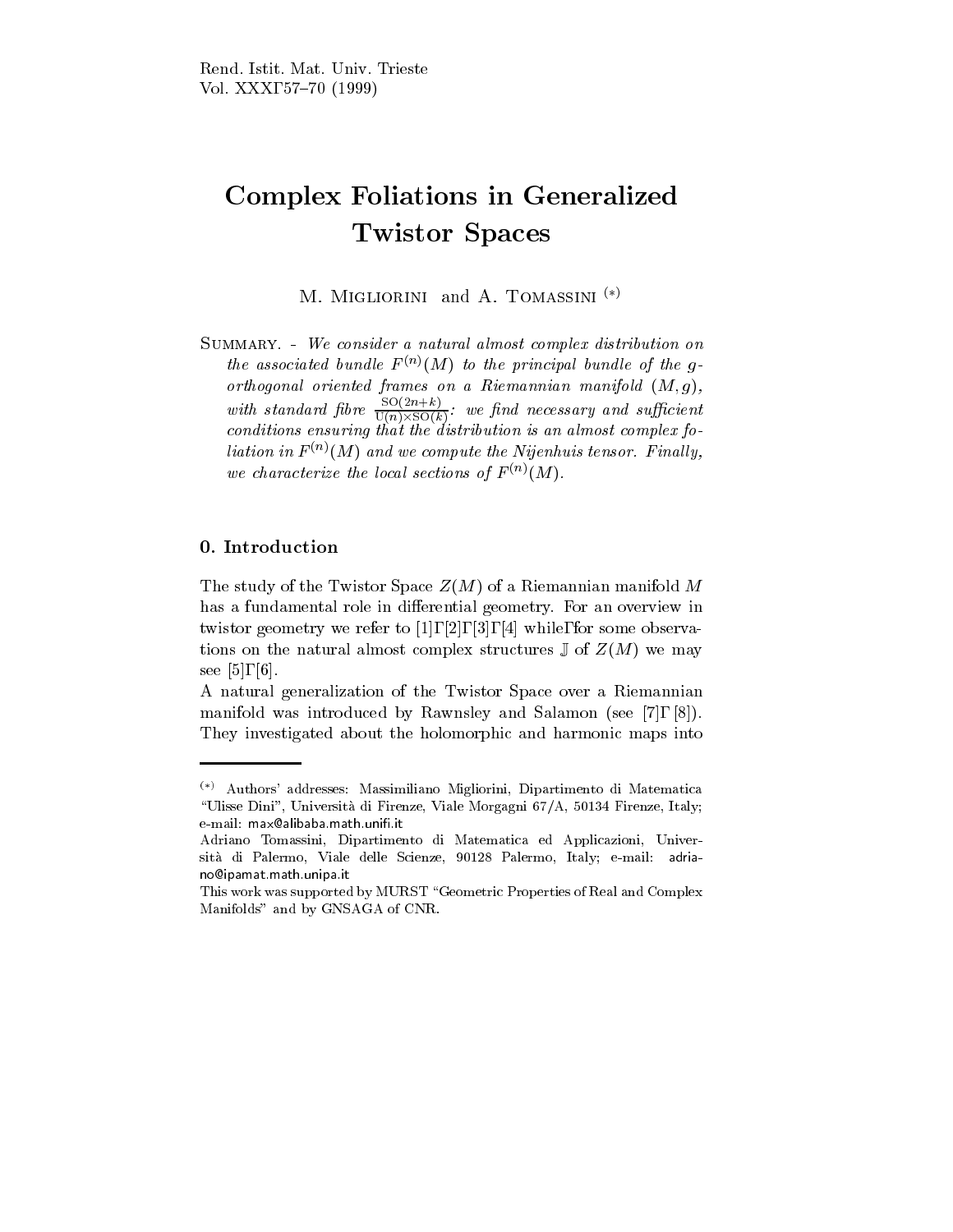the generalized Twistor Space. This generalization is obtained as the associated bundle to SOG (M), the principal bundle of the positive principal bundle  $\rho$ oriented orthonormal frames over a  $2n + k$ -dimensional Riemannian manifold  $(M, g)$ ,  $F^{(n)}(M) := SO_g(M) \times_{SO(2n+k)} \frac{1}{\mathrm{U}(n) \times SO(k)}$ . A section of  $F^{(n)}(M)$  gives rise to a f-structure in the sense of Yano (see [9]), i. e. a (1, 1) tensor f on M satisfying  $f^3 + f = 0$ .

In this paper we are interested to the existence of complex foliations of  $F^{(n)}(M)$  and to describe sections of  $F^{(n)}(M)$ . In the first Section we start describing the standard fibre  $\frac{1}{U(n)\times SO(k)},$ then we recall the construction of  $F^{(n)}(M)$  and its natural f-structure, that gives rise to an almost complex distribution of  $F^{(n)}(M)$ ,  $D \oplus Z$ . In Sections 2, 3 we give the explicit conditions to the involutivity of the distribution by the curvature form of the pricipal bundle  $\mathbf{M}$  of the pricipal bundle  $\mathbf{M}$ and compute the Nijenhuis tensor of the almost complex structure on the leaves (see Theorem 2.2 and Lemma 3.2). In the last Section we describe the local sections of  $F^{(n)}(M)$  (see Proposition 4.3).

We would like to thank Paolo de Bartolomeis for the useful suggestions and remarks.

### 1. Main construction

Let  $Z(n, k)$  be the homogeneous space given by  $\frac{1}{116}$ ,  $\frac{1}{160}$ ,  $\frac{1}{160}$ , with  $U(n) \times SU(k)$  r jection  $p : SO(2n + k) \rightarrow Z(n, k)$ , i. e.  $p(A) = p(B)$  if and only if there exists  $C \in U(n) \times SO(k)$  such that  $B = AC$ . We have a splitting of the Lie algebra  $\mathfrak{so}(2n + k) = \mathfrak{h} \oplus \mathfrak{m}$ , with

$$
h := u(n) \oplus \mathfrak{so}(k)
$$
  
\n
$$
m := \left\{ \begin{pmatrix} X & Y \\ -Y & 0 \end{pmatrix} \in \mathfrak{so}(2n+k) \mid X \in \mathfrak{s}(n), Y \in M_{2n,k}(\mathbb{R}) \right\}
$$
  
\n
$$
\mathfrak{s}(n) := \left\{ X \in \mathfrak{so}(2n) \mid X J_n = -J_n X \right\}
$$
  
\n
$$
J_n = \begin{pmatrix} 0 & -I_n \\ I_n & 0 \end{pmatrix}.
$$

Note that  $[\mathfrak{m}, \mathfrak{h}] \subset \mathfrak{m}$  and therefore  $Z(n, k)$  is *reductive* of dimension  $n^2 - n + 2nk$ , but not symmetric ([m, m]  $\not\subset \mathfrak{h}$ ).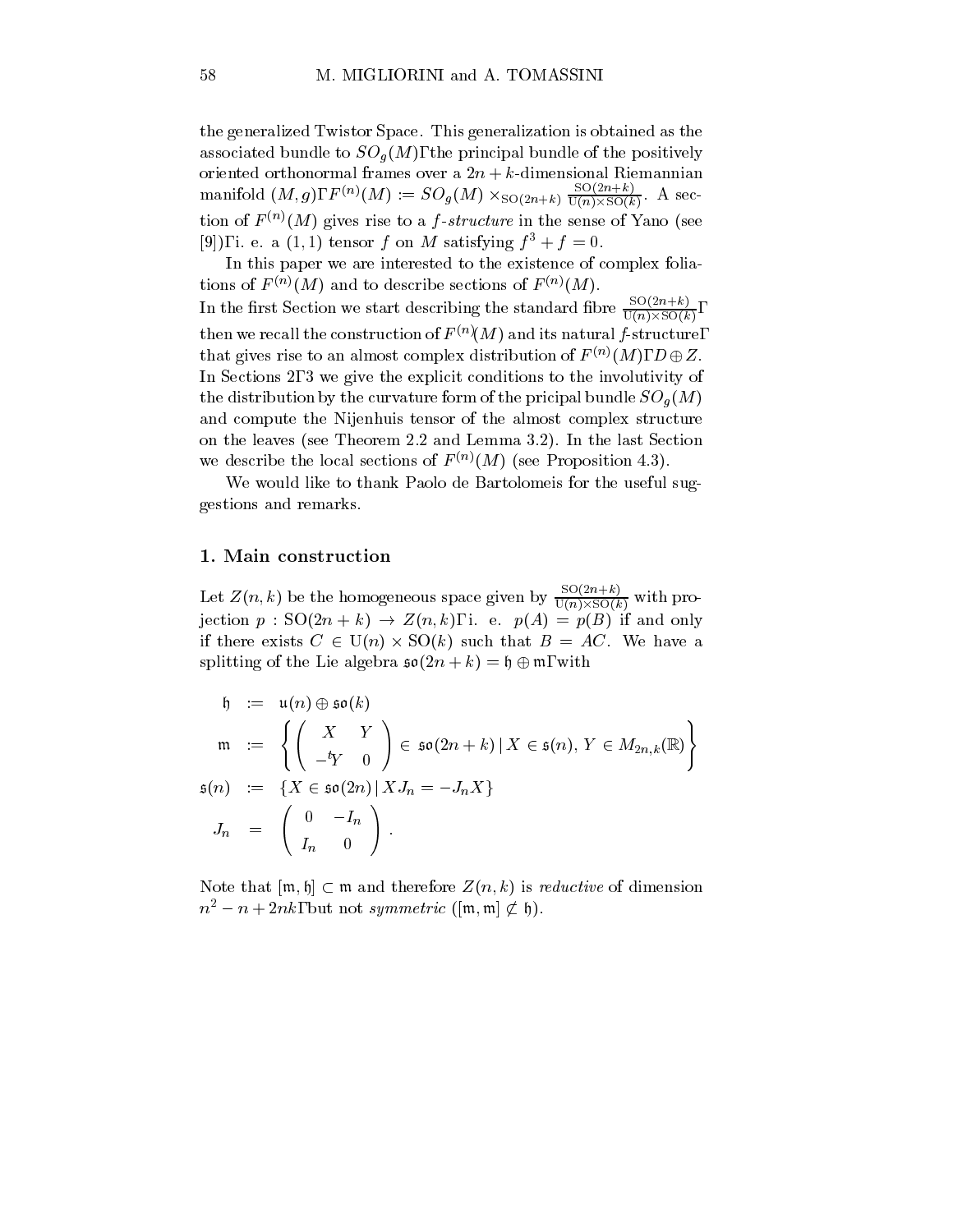By considering the natural action

$$
SO(2n+k) \times \frac{SO(2n+k)}{U(n) \times SO(k)} \rightarrow \frac{SO(2n+k)}{U(n) \times SO(k)}
$$
  
(A, X)  $\rightarrow$  A X<sup>t</sup>A

the isotropy subgroup at  $T = \begin{pmatrix} J_n & 0 \end{pmatrix}$  is U  $\begin{pmatrix} J_n & 0 \ 0 & I_k \end{pmatrix} \text{ is } \mathrm{U}(n) \times \mathrm{SC}$ is  $\mathrm{U}(n)\times \mathrm{SO}(k)$ ; then

$$
Z(n,k) = \{AT^t A \mid A \in \text{SO}(2n+k)\}.
$$

We observe that the tangent space at  $P \in Z(n, k)$  is

$$
T_P Z(n,k) = \{XP - PX \mid X \in \mathfrak{so}(2n+k)\}.
$$

Any point  $P \in Z(n,k)$  represents an oriented 2n-dimensional linear subspaces of  $\mathbb{R}^{2n+k}$  equipped with a positively oriented orthogonal complex structure.

We have a natural application

$$
\mu: Z(n,k) \to G_{2n,k} := \frac{\mathrm{SO}(2n+k)}{\mathrm{SO}(2n) \times \mathrm{SO}(k)}
$$

from  $Z(n, k)$  to the *Grassmannian* of the oriented 2n-dimensional linear subspace of  $\mathbb{R}^{2n+k}$ . If we take  $H = \left(\begin{array}{cc} I_{2n} & 0 \end{array}\right)$ , then  $\begin{pmatrix} 2n & 0 \ 0 & -I_k \end{pmatrix}$ , then the isotropy subgroup at H, for the natural action of  $SO(2n + k)$  is  $\mathrm{SO}(2n)\times \mathrm{SO}(k);$  therefore  $G_{2n,k}=\{AH^t\!A\mid A\in \mathrm{SO}(2n+k)\}$  and  $\mu$ is defined by  $\overline{u}$   $\overline{u}$   $\overline{u}$ 

$$
AT^t\!A \stackrel{\mu}{\mapsto} AH^t\!A\,.
$$

Then  $\mu$  is a fibration with standard fibre  $Z(n) := Z(n, 0)$ . Let  $P = AT^tA$  be in  $Z(n, k)$ , the tangent space at P to the fibre is

$$
T_P\mu^{-1}(\mu(P)) = \{XP-PX \mid X \in Ad(A)(\mathfrak{so}(2n))\}\,;
$$

as for the standard bre of the Twistor Spaces, we introduce a complex structure on  $I_{\mu}$  ( $\mu$ ( $I'$ )), by setting

$$
J[P](X) := PX
$$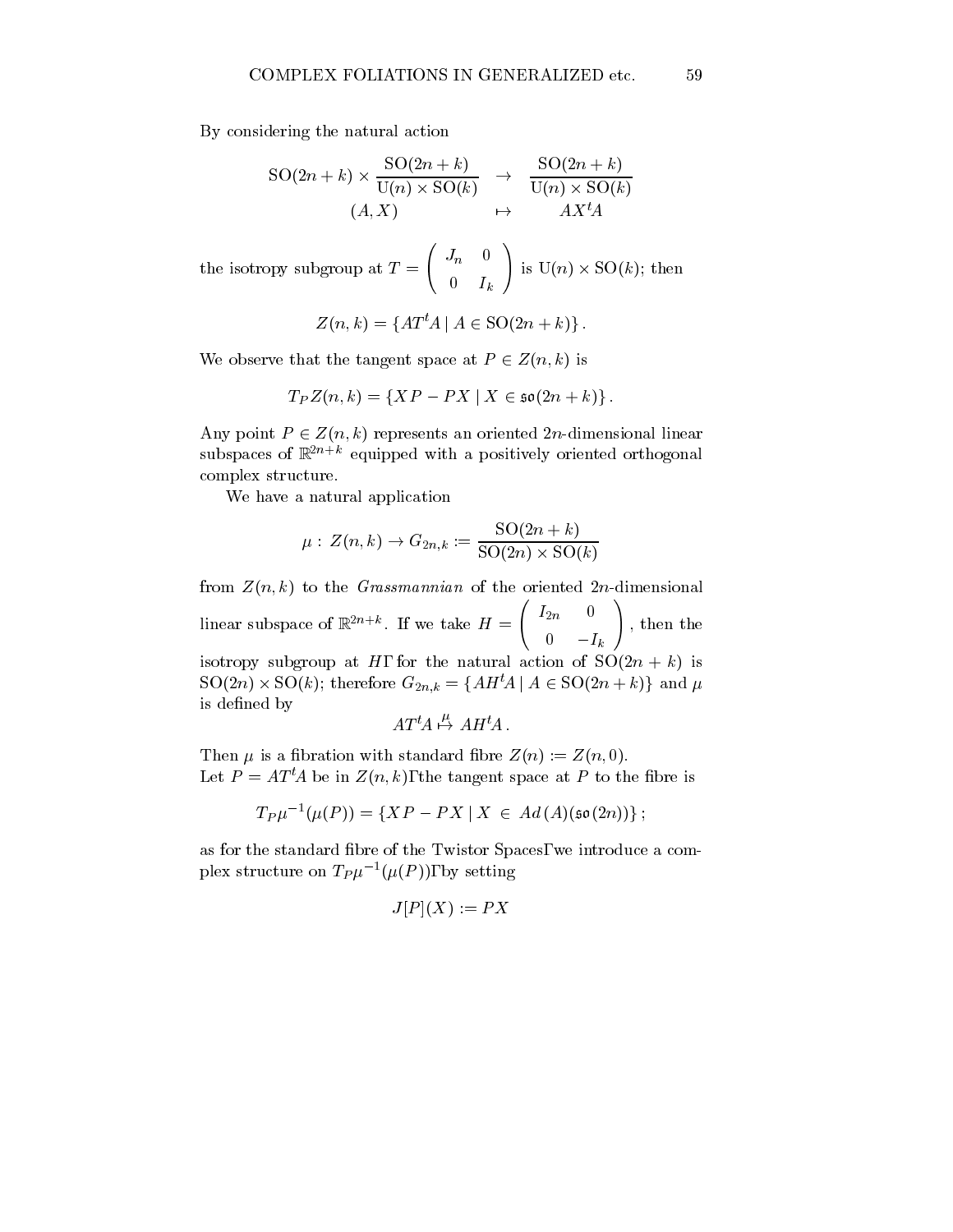and so  $\mu$  gives rise to a complex foliation of  $Z(n, k)$ . Note that  $Z(n, k)$  itself can be endowed with a complex structure for which the leaves of the previous foliation are complex submanifolds; in fact, let

 $\mathbf{J}: \mathfrak{m} \to \mathfrak{m}$  be defined as follows: if  $X = \left(\begin{array}{cc} Z & V \end{array}\right)$  (  $\overline{\phantom{a}}$  and  $\overline{\phantom{a}}$  and  $\overline{\phantom{a}}$  and  $\overline{\phantom{a}}$  and  $\overline{\phantom{a}}$  and  $\overline{\phantom{a}}$  and  $\overline{\phantom{a}}$  and  $\overline{\phantom{a}}$  and  $\overline{\phantom{a}}$  and  $\overline{\phantom{a}}$  and  $\overline{\phantom{a}}$  and  $\overline{\phantom{a}}$  and  $\overline{\phantom{a}}$  and  $\overline{\phantom{a}}$  a  $\begin{pmatrix} Z & V \ -{}^t\!V & 0 \end{pmatrix} \in \mathfrak{m}, \text{ set}$  $\in \mathfrak{m}$ , set

$$
\mathbf{J} X := \left(\begin{array}{cc}J_n Z & J_n V \\ -{}^t\! (J_n Y) & 0\end{array}\right)\,.
$$

One can check that

$$
\mathrm{i)}\;\;\mathbf{J}^{2}=-id_{\mathfrak{m}};
$$

- ii) for every  $Y \in \mathfrak{h}$ ,  $ad(Y) \circ J = J \circ ad(Y)$ , i. e. for every  $X \in \mathfrak{m}$ ,  $[JX, Y] = J[X, Y];$
- iii) for every X,  $Y \in \mathfrak{m}$ ,  $|\mathbf{J}X, Y| |X, Y| \mathbf{J}|\mathbf{J}X, Y| \mathbf{J}[X, \mathbf{J}Y] \in \mathfrak{h}$ .

Therefore, **J** defines an integrable invariant almost complex structure on  $Z(n, k)$ , that coincides with J on the leaves.

We will use these notions to construct the generalized twistor space. Let  $(M, g)$  be an oriented  $2n + k$ -dimensional Riemannian manifold and SOG (M) be the principal SO(2n+k)-bundle of oriented of oriented oriented of  $\alpha$ g-orthonormal frames on  $M$ ; define

$$
F^{(n)}(M):=\frac{\mathrm{SO}_g(M)}{\mathrm{U}(n)\times \mathrm{SO}(k)}\,;
$$

therefore  $F^{(n)}(M)$  is a bundle over M with structure group  $SO(2n +$ k) and standard fibre  $Z(n,k)$ . Let  $r: F^{(n)}(M) \to M$  be the bundle projection and  $P \in F^{(n)}(M)$ , with  $r(P) = x$ : P represents and oriented 2n-dimensional subspace Data  $\mu$  of TxM, to  $\mu$  of TxM, together with an positively oriented  $g_x$ -orthogonal complex structure on it. By the previous considerations,  $F_x^{(n)}(M) := r^{-1}(x) \simeq Z(n,k)$  is complex foliated by  $Z(n, 0)$ .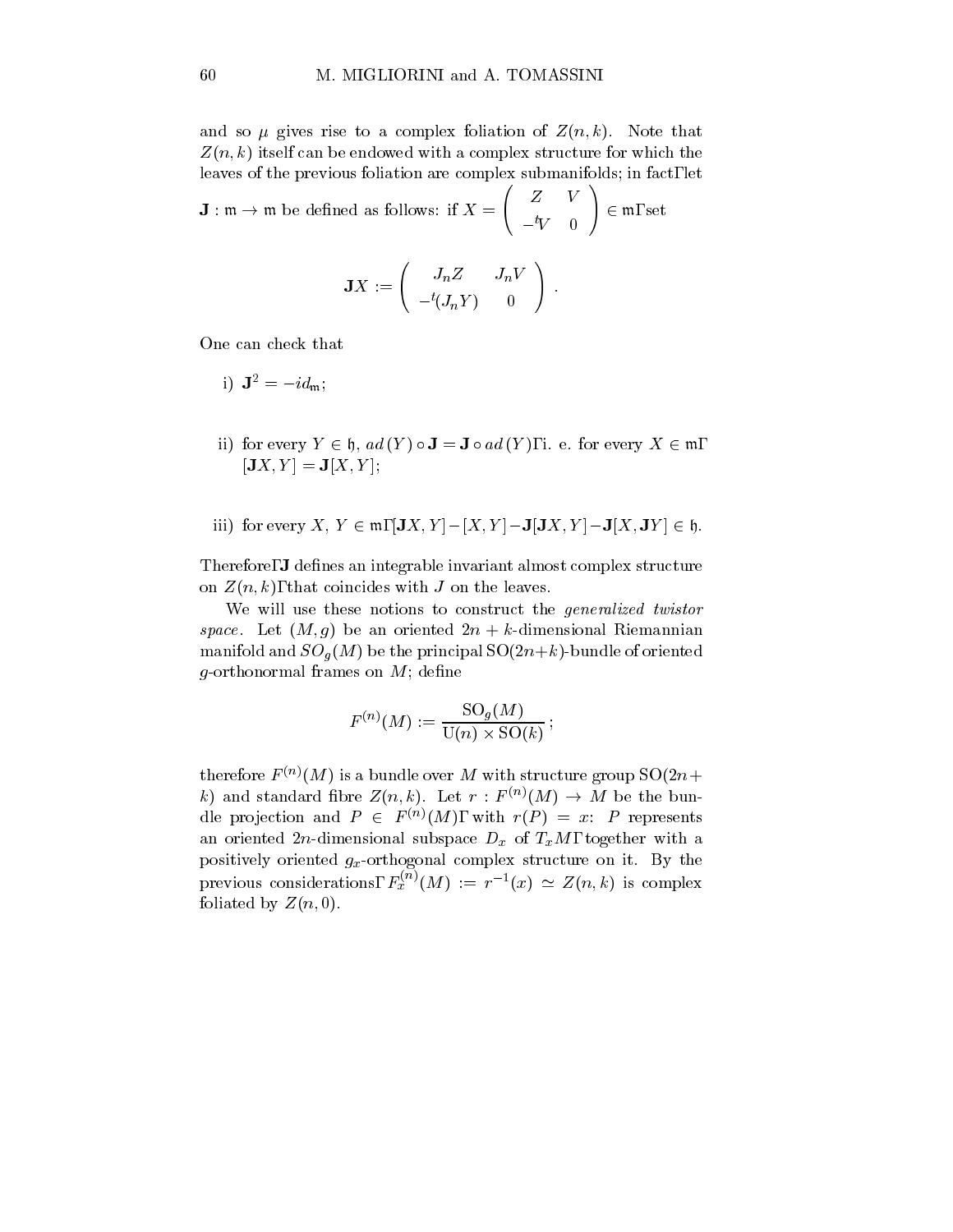REMARK 1.1. The standard fibre  $Z(n, k)$  parametrizes the complex structures on the  $2n$ -dimensional linear subspaces of  $\mathbb{R}^{n+1}$  , in fact if

$$
T = \left(\begin{array}{cc} J_n & 0 \\ 0 & I_k \end{array}\right) \text{ and } P = \left(\begin{array}{cc} J_n & B \\ 0 & A \end{array}\right)
$$

give the same complex structure on  $\mathbb{R}^{2n} \hookrightarrow \mathbb{R}^{2n+n}$ , then there exists  $G = \begin{pmatrix} \alpha & \beta \\ \end{pmatrix} \in SO$  $\begin{pmatrix} \alpha & \beta \\ \gamma & \delta \end{pmatrix} \in \mathrm{SO}(2n+k)$  $\in$  SO(2n + k) with  $GT'G = P$ . Therefore we have

$$
\alpha \in \mathrm{U}(n),\ \beta=0,\ \gamma=0,\ \delta \in \mathrm{SO}(k)
$$

and then

$$
B=0,\ A=I_k.
$$

The Levi Civita connection is connected as splitting on Sog (M) induces a splitting on SO  $\alpha$  $T_P F^{(n)}(M) \forall P \in F^{(n)}(M)$ , as

$$
T_P F^{(n)}(M) = H_P \oplus W_P
$$

into norizontal and vertical parts. By defining  $D_P := r_*^{-1}(D_r(p)),$  $Z_P = I_P Z(n,0)$  and taking the natural metric on  $F^{(n)}(M)$  induced by g and it , we does a function splitting of HP and WP  $\alpha$  is and WP  $\alpha$ 

i)  $H_P = D_P \oplus ((D_P)^{\perp} \cap H_P)$ 

ii) 
$$
W_P = Z_P \oplus ((Z_P)^{\perp} \cap W_P).
$$

Consequently

$$
T_P F^{(n)}(M) = D_P \oplus Z_P \oplus (D_P \oplus Z_P)^{\perp}.
$$
 (1.1)

Again by the previous considerations  $D_P \oplus Z_P$  is endowed with a natural almost complex structure that we will denote by <sup>J</sup> and so (1.1) defines an almost complex distribution on  $F^{(n)}(M)$ . In the sequel we will denote by  $D \oplus Z$  the set  $\{X \in \mathcal{M}, TF^{(n)}(M)\}$ :  $X(P) \in D_P \oplus Z_P \forall P$ .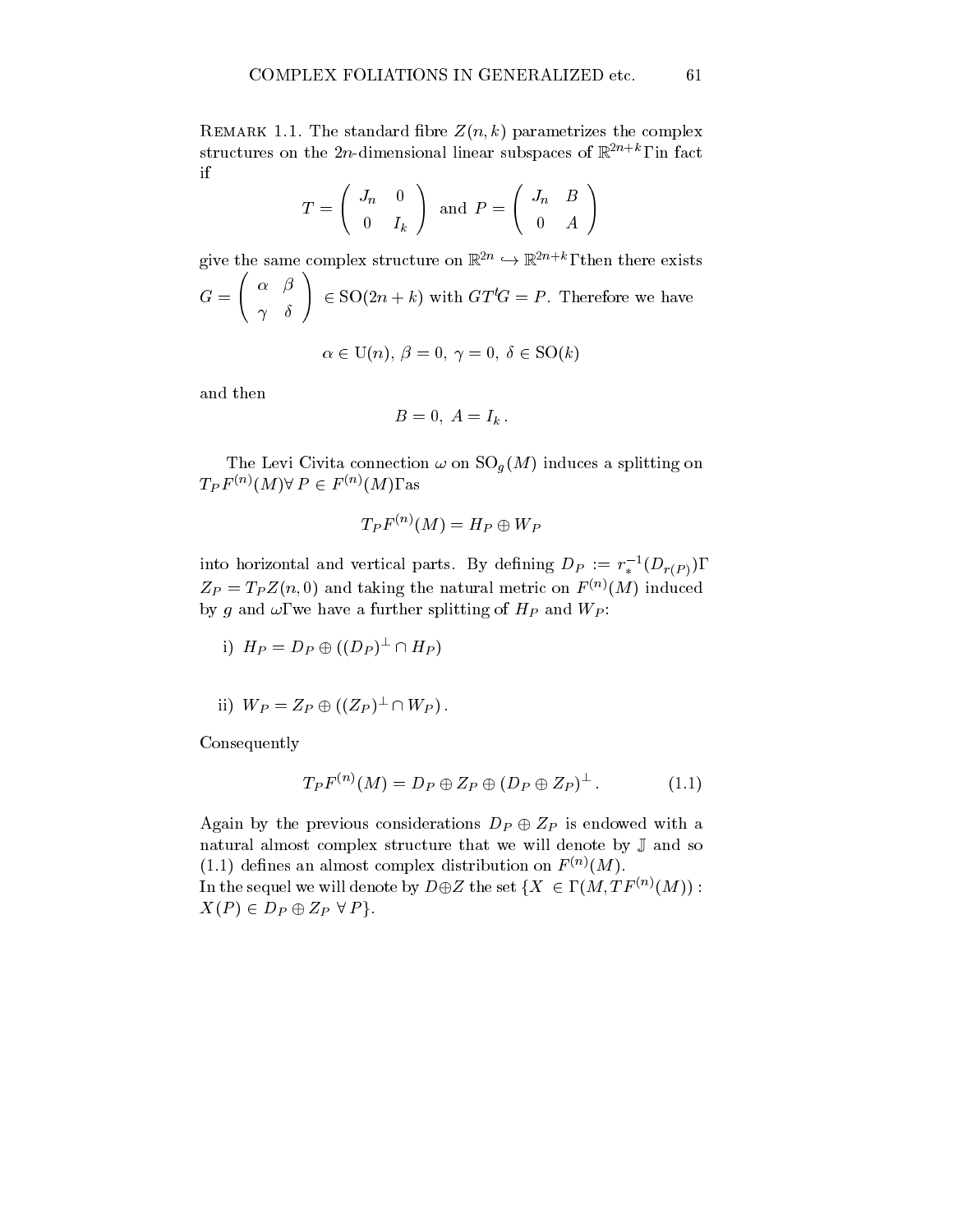2. Foliations in  $F^{(n)}(M)$ 

It is natural to investigate the conditions in order that the distribution  $D \oplus Z$  in  $F^{(n)}(M)$  is integrable and, in such a case, the leaves are holomorphic. In this Section we study the first problem. Concerning this, we recall the

FROBENIUS THEOREM: let P be a  $C^r$   $r \geq 1$  k-plane field defined on  $M$ . Then  $P$  is completely integrable if and only if it is involutive. Further, if either these conditions hold, the leaf tangent to P is unique.

As specified in (1.1), for  $X \in T_P F^{(n)}(M)$ , we will denote by  $X^{\perp}$ , the component of X orthogonal to  $D_P \oplus Z_P$  with respect to the Riemannian metric induced by g and  $\omega$ . With these notations, the involutivity of the distribution is equivalent to the vanishing of the following map

$$
\psi: (D \oplus Z) \times (D \oplus Z) \rightarrow (D \oplus Z)^{\perp}
$$
  

$$
(X,Y) \leftrightarrow [X,Y]^{\perp}.
$$

It is immediate to check that  $\psi$  is tensorial: in fact

$$
\psi(fX, Y) := [fX, Y]^{\perp} = f[X, Y]^{\perp} - Y(f)X^{\perp} = = f[X, Y]^{\perp} = f\psi(X, Y).
$$

REMARK 2.1. Let  $\nabla^{F^{(n)}}$  be the Levi Civita connection on  $F^{(n)}$  and

$$
\begin{array}{cccc} \alpha :& D\oplus Z\times D\oplus Z&\to&(D\oplus Z)^{\perp}\\ & (X,Y)&\mapsto&(\nabla^{F^{(n)}}_XY)^{\perp}\,. \end{array}
$$

Immediately we get that the vanishing of  $\alpha$  implies the vanishing of  $\psi$ , but the converse does not hold.

Then we study the involutivity of  $D \oplus Z$ .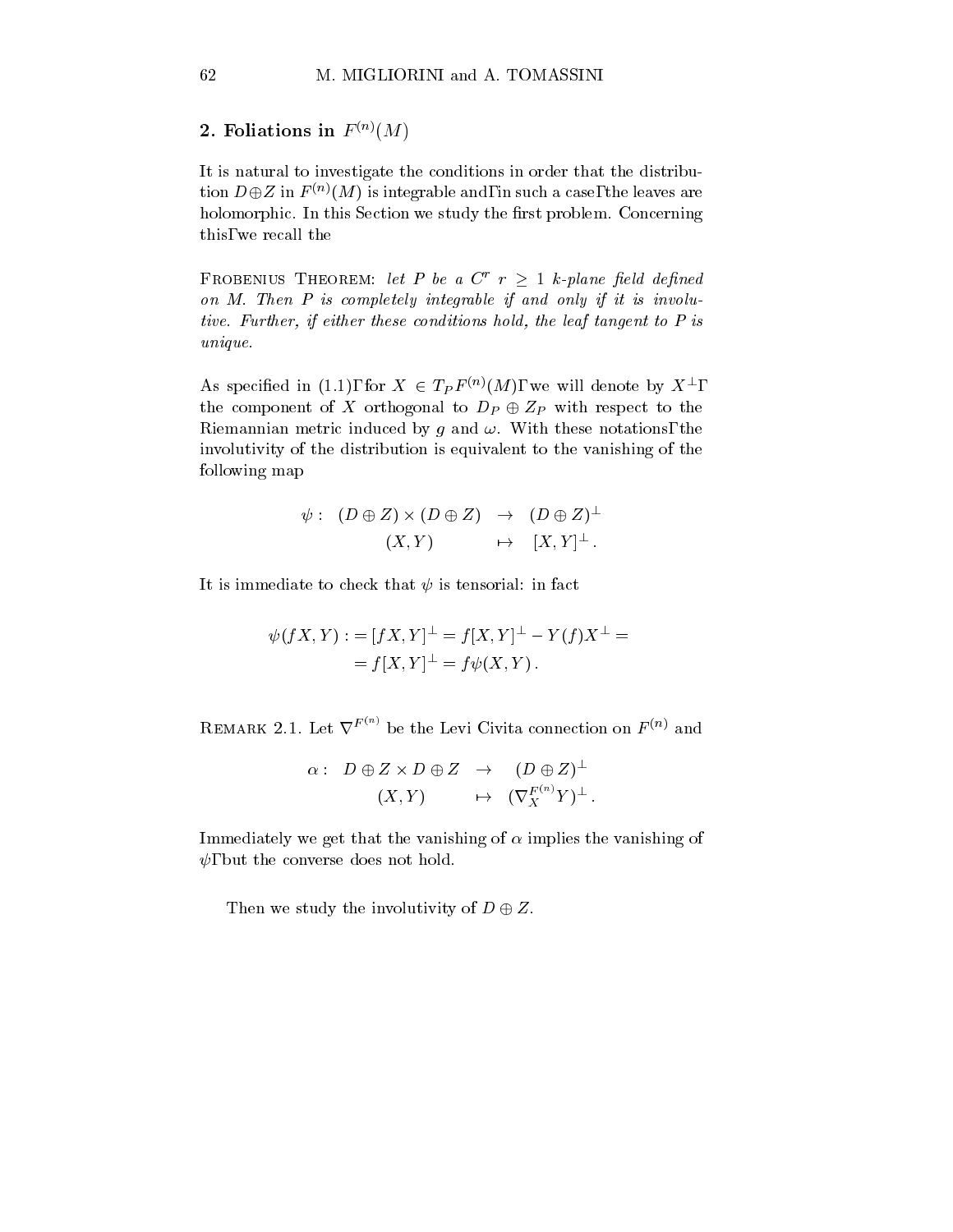THEOREM 2.2. The complex distribution  $D \oplus Z$  is involutive if and only if, for every  $X, Y \in D$ ,

$$
(p_*(\Omega(\hat{X},\hat{Y})^*))^\perp=0\,,
$$

where  $\Lambda, I$  are vector fields on  $\overline{SO_q(M)}$  whose projection, induced by  $p:SO_q(M)\to F^{(n)}(M),$  is  $X, Y$  respectively and  $\Omega$  is the curvature form of  $\omega$ .

Proof. We have to consider the following cases: i) let P be in  $F^{\text{ev}}(M)$  and  $\Lambda$ , Y be in  $D$ . Take  $\Lambda$ , Y vector fields in Sog (M) such that  $\mathbf{u} \in \mathbb{R}$  such that  $\mathbf{u} \in \mathbb{R}$  such that  $\mathbf{u} \in \mathbb{R}$  such that  $\mathbf{u} \in \mathbb{R}$ 

 $a_1 \, \Delta$ ,  $I$  are horizontal with respect to  $\omega$ ,

b) 
$$
p_*(\hat{X}) = X, p_*(\hat{Y}) = Y.
$$

We have

$$
\psi[P](X,Y) = [X,Y]^\perp(P) = [p_*(\hat{X}), p_*(\hat{Y})]^\perp(u)
$$
  
=  $(p_*[u][\hat{X}, \hat{Y}])^\perp(u)$ ,

where  $p(u) = P$ .

Fix  $u_0 \in p^{-1}(P)$ , let  $\xi, \eta$  be vectors in  $\mathbb{R}^{2n+\kappa}$  such that the standard  $\mathbf{N}^{(1)}$  on  $\mathbf{N}^{(2)}$  on B() on SOG (M) satisfy B()(u) satisfy B()(u)(u) =  $\mathbf{N}^{(1)}$  $\hat{X} (u_0), B(\eta)(u_0) = \hat{Y} (u_0).$ 

Since the form  $\psi$  is tensorial,

$$
\psi[P](X,Y) = (p_*[u_0][B(\xi), B(\eta)](u_0))^{\perp} = \n= -2(p_*[u_0]((\Omega[u_0](B(\xi), B(\eta)))^*(u_0))^{\perp},
$$

that ends the first case.

ii) Let X be in  $D$  and Y be in Z. By repeating the same arguments, we may suppose that

$$
X(P)=p_*[u_0](\hat{X})(u_0)\,\,,\,\,Y(P)=p_*[u_0](A^*)(u_0)\,,
$$

where  $\Lambda$  ,  $A$  are a horizontal lift of an appropriately choosen vector eld on M and a fundamental vertical vector eld on SOg (M) respectively. Therefore,

$$
\psi[u_0](X,Y)=0\,.
$$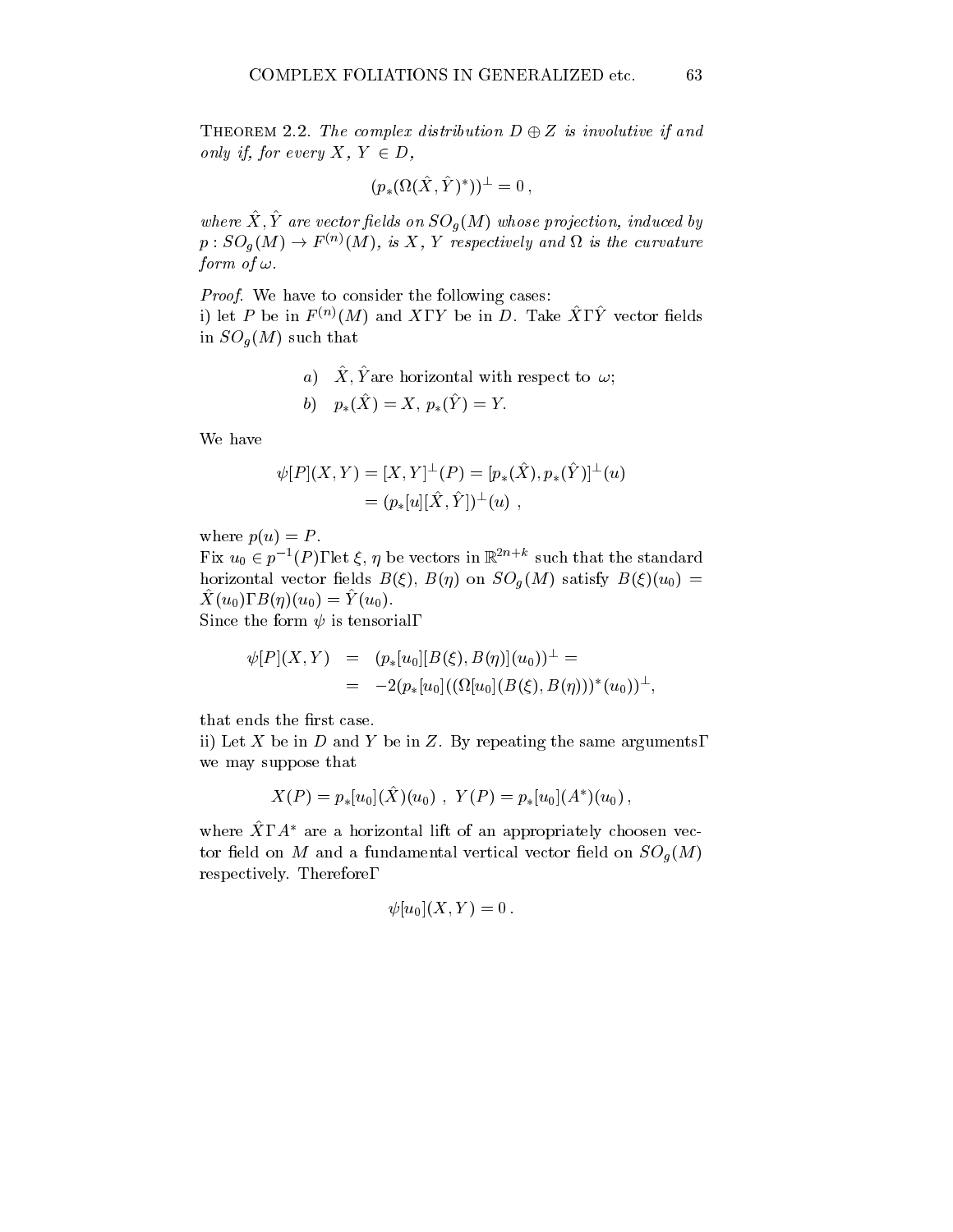iii) by the characterization of  $\mathcal{L}$  and  $\mathcal{L}$  we may consider  $\mathcal{L}$ 

$$
X(P) = [A_X, P] \frac{\partial}{\partial P} := A_X \hat{P}
$$

with

$$
A_X \in \left( \begin{array}{cc} \mathfrak{so}(2n) & 0 \\ 0 & 0 \end{array} \right).
$$

 $X(P)$  is the fundamental vertical vector field associated to  $A_X$ . Therefore

$$
[X,Y](P) = [[A_X, P]\frac{\partial}{\partial P}, [A_Y, P]\frac{\partial}{\partial P}] = -[[A_X, A_Y], P]\frac{\partial}{\partial P}
$$

which implies the involutivity of the vertical part of  $D \oplus Z$ .  $\Box$ 

REMARK 2.3. Let  $x_0$  be a fixed point of M,  $u_0 \in \pi^{-1}(x_0)$ ,  $\pi : SO_a(M) \to M$  being the projection and

$$
\{\vartheta_1,\ldots\,,\vartheta_{2n},\vartheta_{2n+1},\ldots\,,\vartheta_{2n+k}\}
$$

be orthonormal vector fields on M such that  $\vartheta_i(x_0) = \frac{1}{\partial x_i}(x_0)$ , for i and  $\tau$  is the set of  $\tau$  in the set of  $\tau$  are normal coordinates of  $\tau$  are normal coordinates of  $\tau$ and  $p_* [u_0] v_1$  ,  $\dots$  ,  $p_* [u_0] v_{2n+k}$  span the vector space  $D_{p(u_0)},$   $v_i$  being the horizontal lifts of  $\vartheta_i$ , for  $i = 1, \ldots, 2n + k$ . From now on, we will assume that the Latin indeces run through  $1, \ldots, 2n$ , the Greek through  $2n, \ldots, 2n+k$  and the capital letters through  $1, \ldots, 2n+k$ . Since the involutivity condition of Theorem 2.2 is tensorial, we may check the integrability condition for  $D \oplus Z$  in  $p(u_0)$  by taking the vector netas  $v_1, \ldots, v_{2n+k}$  that coinciding with  $p_*|u_0|v_1, \ldots$ ,  $p_*[u_0]v_{2n+k}$  at  $p(u_0)$ .

Therefore, by recalling the expression of the bracket between two  $\mathbf{h} = \mathbf{h} \mathbf{h}$ , we get  $\mathbf{h} = \mathbf{h}$ 

$$
[\tilde{\vartheta}_{i},\tilde{\vartheta}_{j}]^{\perp}(p(u_{0})))=[p_{*}\vartheta_{i}^{*},p_{*}\vartheta_{j}^{*}]^{\perp}(p(u_{0}))=(p_{*}[\vartheta_{i}^{*},\vartheta_{j}^{*}])^{\perp}(p(u_{0}))=\\ = (p_{*}(\sum_{k=1}^{2n+k}(\ ,_{ij}^{k}-\ ,_{ji}^{k})\vartheta_{k}-\sum_{s,k,h=1}^{2n+k}R_{kij}^{h}X_{s}^{k}\frac{\partial}{\partial X_{s}^{h}}))^{\perp}(p(u_{0}))\\ =(-p_{*}([R_{.ij},X])\frac{\partial}{\partial X})^{\perp}(p(u_{0}))\,,
$$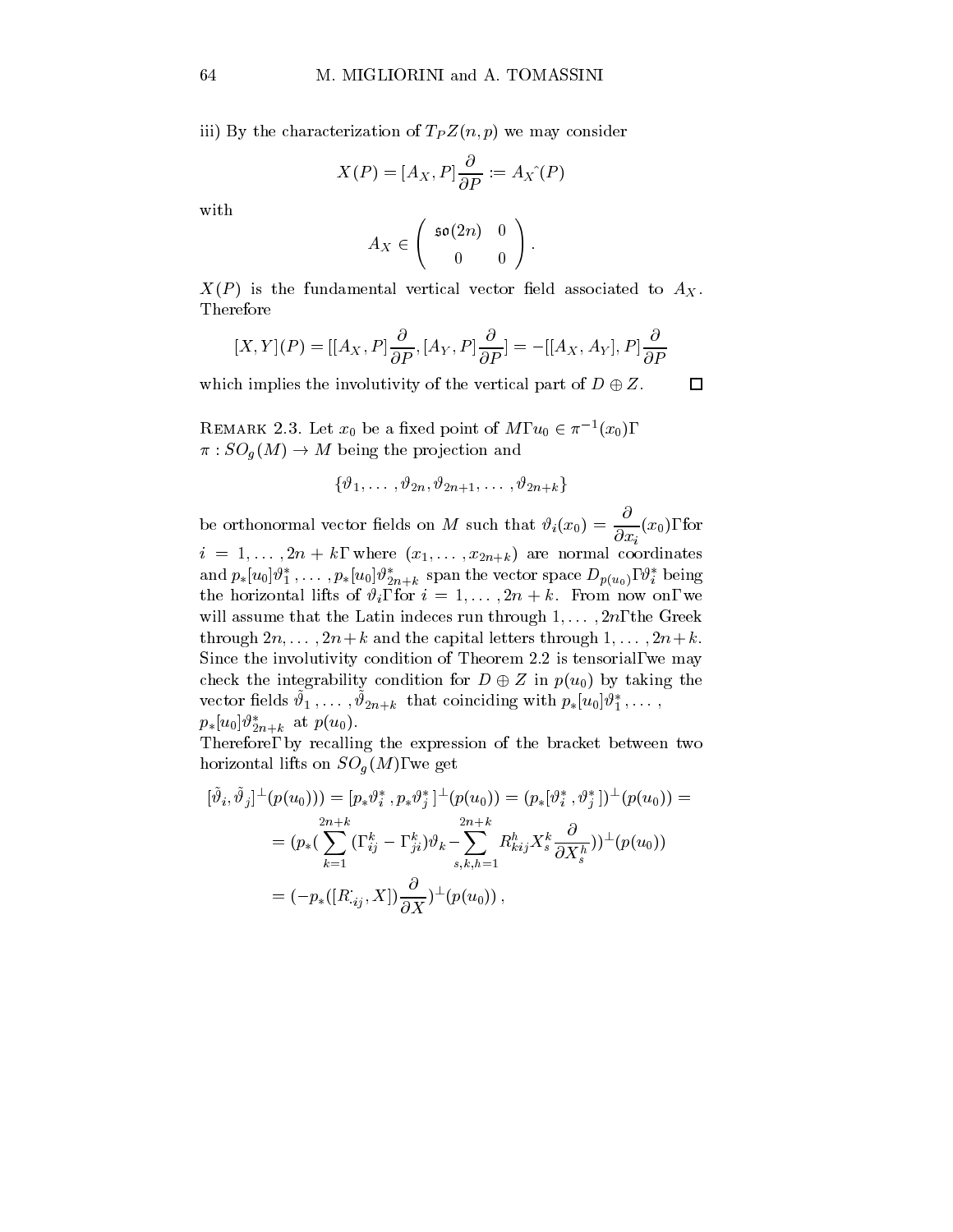since we have chosen normal coordinates. Then the conditions is

$$
(p_*([R_{\cdot ij},X])\frac{\partial}{\partial X})^\perp(p(u_0))=0\,.
$$

## 3. Complex Foliations in  $F^{(n)}(M)$

In this Section we study the conditions ensuring that the almost complex foliation  $D \oplus Z$  is complex, i. e. the leaves are complex submanifolds. Let  $S$  be an endomorphism of  $TM$ : we will denote by ^, the operator

$$
S \mapsto S^{\gamma}(Q) = [S, Q] \frac{\partial}{\partial Q}.
$$

REMARK 3.1. If  $A_X$ <sup> $\hat{ }$ </sup> is a fundamental vertical vector field on  $SOq(M)$  and  $v_i$  is a horizontal lift on  $SOq(M)$  as in Remark 2.3, we get

$$
[A_X \hat{,} \tilde{\vartheta}_i] = [[A_X \hat{,} P] \frac{\partial}{\partial P}, \vartheta_i - [A_{\Gamma_i} \hat{,} P] \frac{\partial}{\partial P}] =
$$
  

$$
= -\vartheta_i ([A_X \hat{,} P]) \frac{\partial}{\partial P} - [A_X \hat{,} A_{\Gamma_i} \hat{,}] \frac{\partial}{\partial P} =
$$
  

$$
= -\vartheta_i (A_X) \hat{,} - [A_X \hat{,} A_{\Gamma_i} \hat{,}] \frac{\partial}{\partial P}
$$

and, by recalling that  $\mathbb J$  is the natural almost complex structure on  $D \oplus Z$ , we have

$$
\mathbb{J}[P](A_X \hat{\;} (P)) = P(A_X \hat{\;} (P)) = P((A_X P - P A_X) \frac{\partial}{\partial P}) =
$$

$$
= (P A_X P - P P A_X) \frac{\partial}{\partial P} = (P A_X \hat{\;} (P).
$$

We have the following

Lemma 3.2. The Nijenhuis tensor N of the almost complex structure  $J$  on  $D \oplus Z$  satisfies

$$
i) \quad N(P)(X,Y) = 0 \qquad X, Y \in Z
$$

$$
ii) \quad N(P)(X, \eta) = 0 \qquad X \in Z, \, \eta \in D
$$

$$
iii) \quad N(P)(\xi, \eta) \in T_P Z(n, k) \qquad \xi, \eta \in D \, .
$$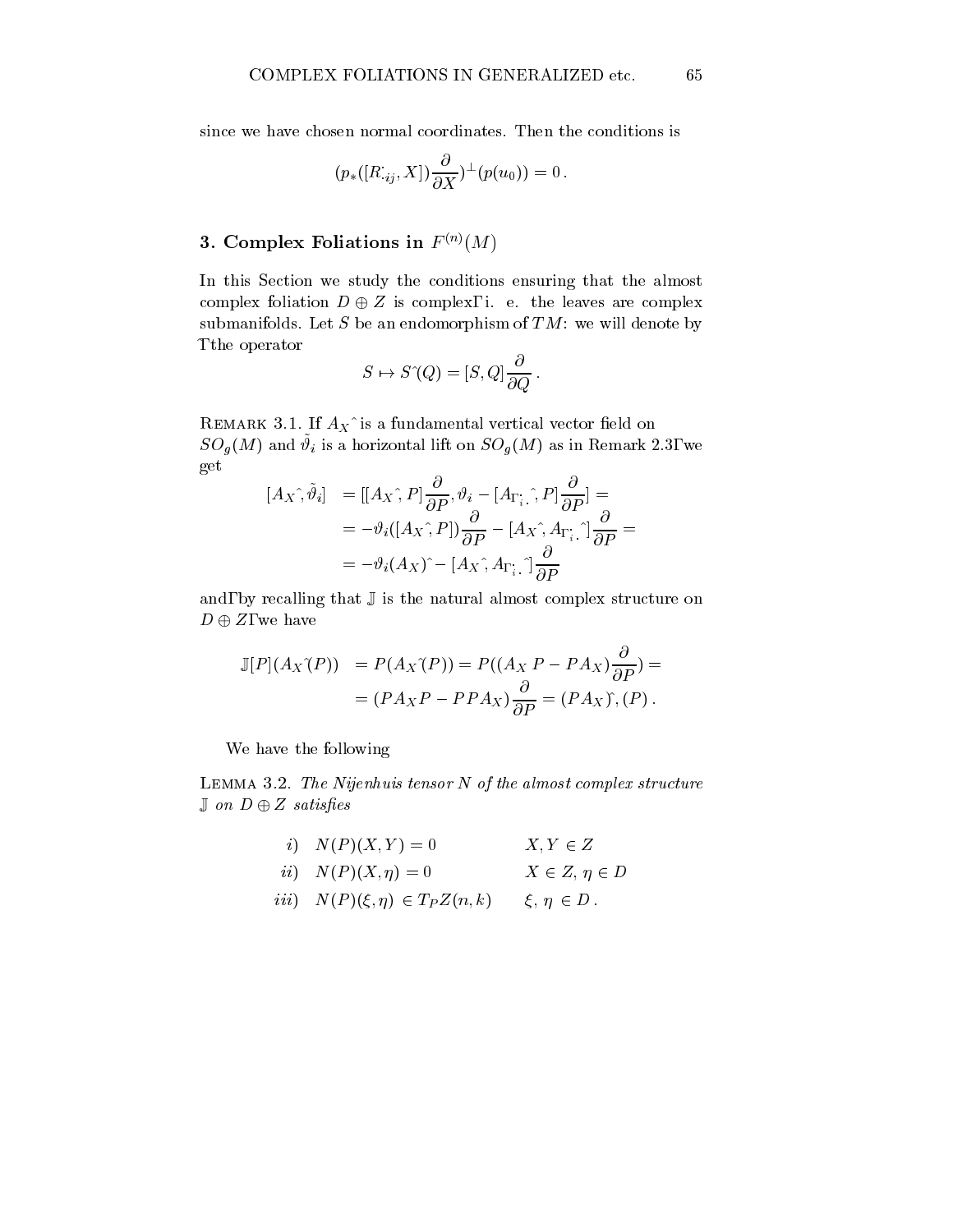Proof. i) For the integrability of the vertical almost complex structure, we have

$$
N(X,Y) = 0 \quad \forall X, Y \in Z.
$$

ii) For the tensoriality, we may suppose  $X$  fundamental vertical, i. e.

$$
X(P) = [A_X, P]\frac{\partial}{\partial P} = A_X(P)
$$

and

$$
\eta = \tilde{\vartheta}_i(P) = p_*[u_0] \vartheta_i^*(u_0) \quad 1 \leq i \leq 2n \,,
$$

where  $u_0 \in p^{-1}(P)$  and the vector fields  $\vartheta_i^*$  are chosen as in Remark 2.3. By the expression of  $\vartheta_i^*$  in the trivialization, we get

$$
p_*\vartheta_i^* \, = \vartheta_i - [A_{\Gamma_i^*},P]\frac{\partial}{\partial P}\,.
$$

Therefore

$$
N_P(X, \tilde{\vartheta}_i) = [\mathbb{J}(A_X), \mathbb{J}\tilde{\vartheta}_i] - [(A_X), \tilde{\vartheta}_i] +
$$
  

$$
- \mathbb{J}[(A_X), \mathbb{J}\tilde{\vartheta}_i] - \mathbb{J}[\mathbb{J}(A_X), \tilde{\vartheta}_i] =
$$
  

$$
= [((PA_X)), P_i^C \tilde{\vartheta}_C] - [(A_X), \tilde{\vartheta}_i] +
$$
  

$$
- \mathbb{J}[(A_X), P_i^C \tilde{\vartheta}_C] - \mathbb{J}[(PA_X), \tilde{\vartheta}_i] = ,
$$

since J[P ](AX^(P )) = (P AX )^(P ),

$$
= (PA_X)^{*}(P_i^l)\tilde{\vartheta}_l - P_i l(\vartheta_l(PA_X) + [, l, PA_X])^+ + (\vartheta_i(X) + [, l, X])^* + \mathbb{J}(\vartheta_i(PA_X) + [, l, PA_X])^+ + \mathbb{J}P_i^l(\vartheta_l(A_X) + [, l, A_X]) - \mathbb{J}A_X^{*}(P_i^l)\tilde{\vartheta}_l.
$$

By choosing normal coordinates around  $x = r(P) \in M$  in such a way that the vectors  $v_i(x)$  coincide with  $\frac{1}{\partial x_i}(x)$   $i = 1,\ldots, 2n$ , since  $P$  defines a complex structure on Span  $\{\vartheta_1(P),\ldots,\vartheta_{2n}(P)\},$  the last expression vanishes at  $P$ .

iii) We observe that

$$
\begin{array}{llll} [\tilde{\vartheta}_i,\tilde{\vartheta}_j]&=p_*[\vartheta_i^*,\vartheta_j^*]=\\&=p_*((,\begin{array}{l} C_i & C_j, \end{array}G_i)\vartheta_C-R_{kij}^hX_s^k\frac{\partial}{\partial X_s^h})=\\&=(,\begin{array}{l} C_i & C_j, \end{array}G_i)\tilde{\vartheta}_C-(R_{ij}^*)^*. \end{array}
$$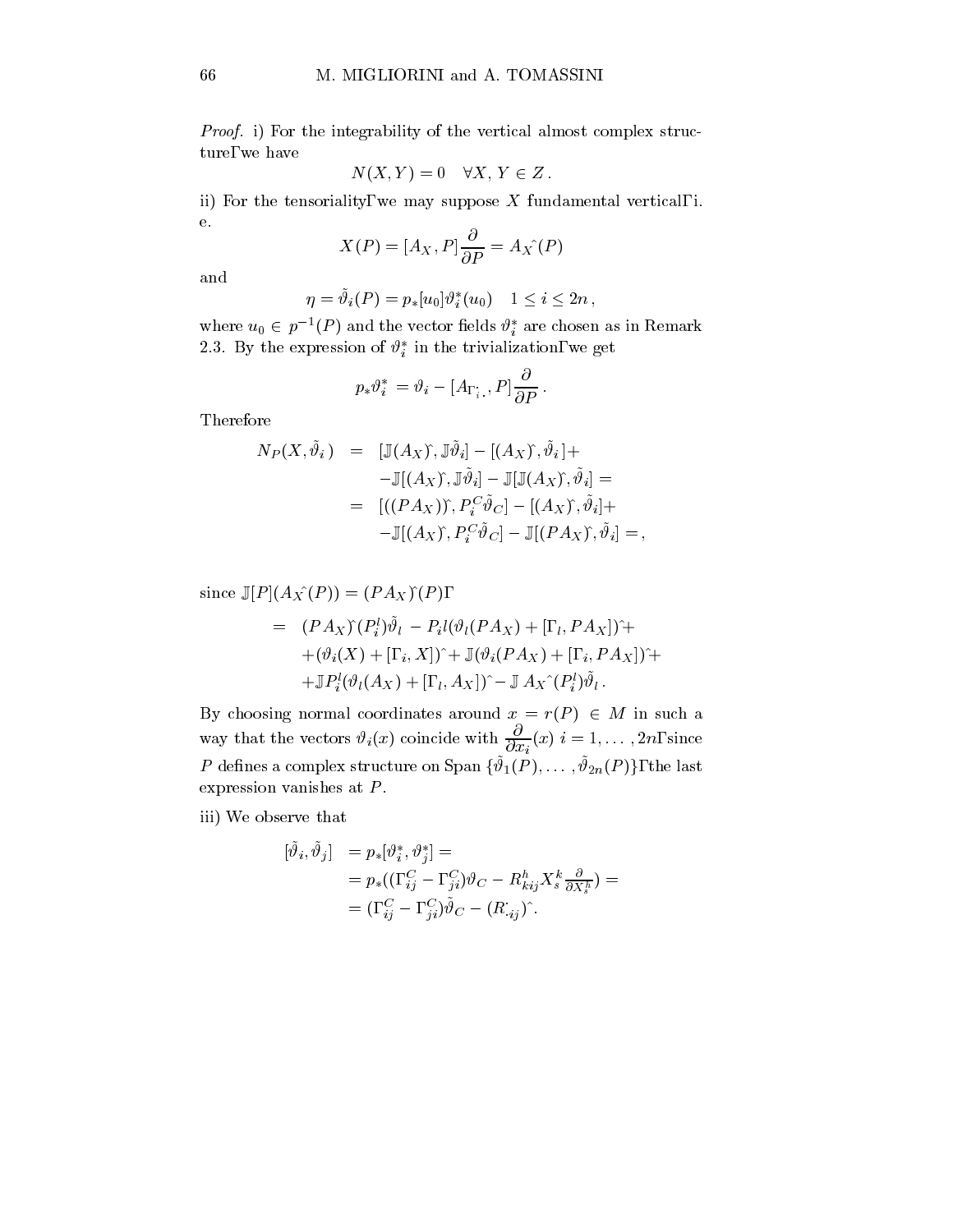Therefore,

$$
N_P(\tilde{\vartheta}_i \tilde{\vartheta}_j) = [\mathbb{J} \tilde{\vartheta}_i, \mathbb{J} \tilde{\vartheta}_j] - [\tilde{\vartheta}_i, \tilde{\vartheta}_j] +
$$
  
\n
$$
- \mathbb{J}[\tilde{\vartheta}_i, \mathbb{J} \tilde{\vartheta}_j] - \mathbb{J}[\mathbb{J} \tilde{\vartheta}_i, \tilde{\vartheta}_j] =
$$
  
\n
$$
= [P_i^C \tilde{\vartheta}_C, P_i^D \tilde{\vartheta}_D] - ((, \frac{C}{ij} - , \frac{C}{ji}) \tilde{\vartheta}_C - (R_{ij})^{\hat{}})]
$$
  
\n
$$
- \mathbb{J}[\tilde{\vartheta}_C, P_j^D \tilde{\vartheta}_D] - \mathbb{J}[P_i^C \tilde{\vartheta}_C, \tilde{\vartheta}_j] =,
$$

by taking normal coordinates around  $r(P)$  and recalling that any point  $P \in Z(n, p)$  represents an oriented 2n-dimensional linear subspace of  $\mathbb{R}^{2n+k}$  equipped with a positively oriented orthogonal com-

plex structure, we have  $\mathbb{J}[P]\tilde{\vartheta}_i = \sum_{i=1}^{n} P_i^l \tilde{\vartheta}_l \forall 1 \leq i \leq 2n$  and, then  $P_i^{\iota} \vartheta_l \forall 1 \leq i \leq 2n$  and, then

$$
= P_i^l P_j^m [\tilde{\vartheta}_l, \tilde{\vartheta}_m] + P_i^l \tilde{\vartheta}_l (P_j^m) \tilde{\vartheta}_m +
$$
  
\n
$$
- P_j^m \tilde{\vartheta}_m (P_i^l) \tilde{\vartheta}_l + (R_{ij})^+ +
$$
  
\n
$$
- \mathbb{J} P_j^l [\tilde{\vartheta}_i, \tilde{\vartheta}_l] - \mathbb{J} (\tilde{\vartheta}_i (P_j^l) \tilde{\vartheta}_l) +
$$
  
\n
$$
- \mathbb{J} P_i^l [\tilde{\vartheta}_l, \tilde{\vartheta}_j] + \mathbb{J} (\tilde{\vartheta}_j (P_i^l) \tilde{\vartheta}_l) =
$$
  
\n
$$
= - P_i^l P_j^m (R_{ilm})^+ (R_{ij})^+ +
$$
  
\n
$$
+ P P_j^l (R_{il})^+ + P P_i^l (R_{lj})^+.
$$

Hence, the Lemma is proved.

 $\Box$ 

## 4. Holomorphic sections

Let  $\tau : M \to F^{(n)}(M)$  be a section of  $F^{(n)}(M)$ ; from the definition of the generalized Twistor Space,  $\tau$  induces an almost complex  $2n$ dimensional distribution on  $M$ . We start with the following

PROPOSITION 4.1. If  $\tau : M \to F^{(n)}(M)$  is a section and the distribution  $D \oplus Z$  in  $F^{(n)}(M)$  is involutive, then the induced distribution,  $D$  in  $M$ , is also involutive.

 $P$  and  $P$  are the map  $P$  and  $P$  are the map of  $P$  and  $P$  are the map of  $P$ 

$$
\begin{array}{cccc} \psi_M :& D \times D & \to & D^\perp \cr &(X,Y) & \mapsto & [X,Y]^\perp \, ,\end{array}
$$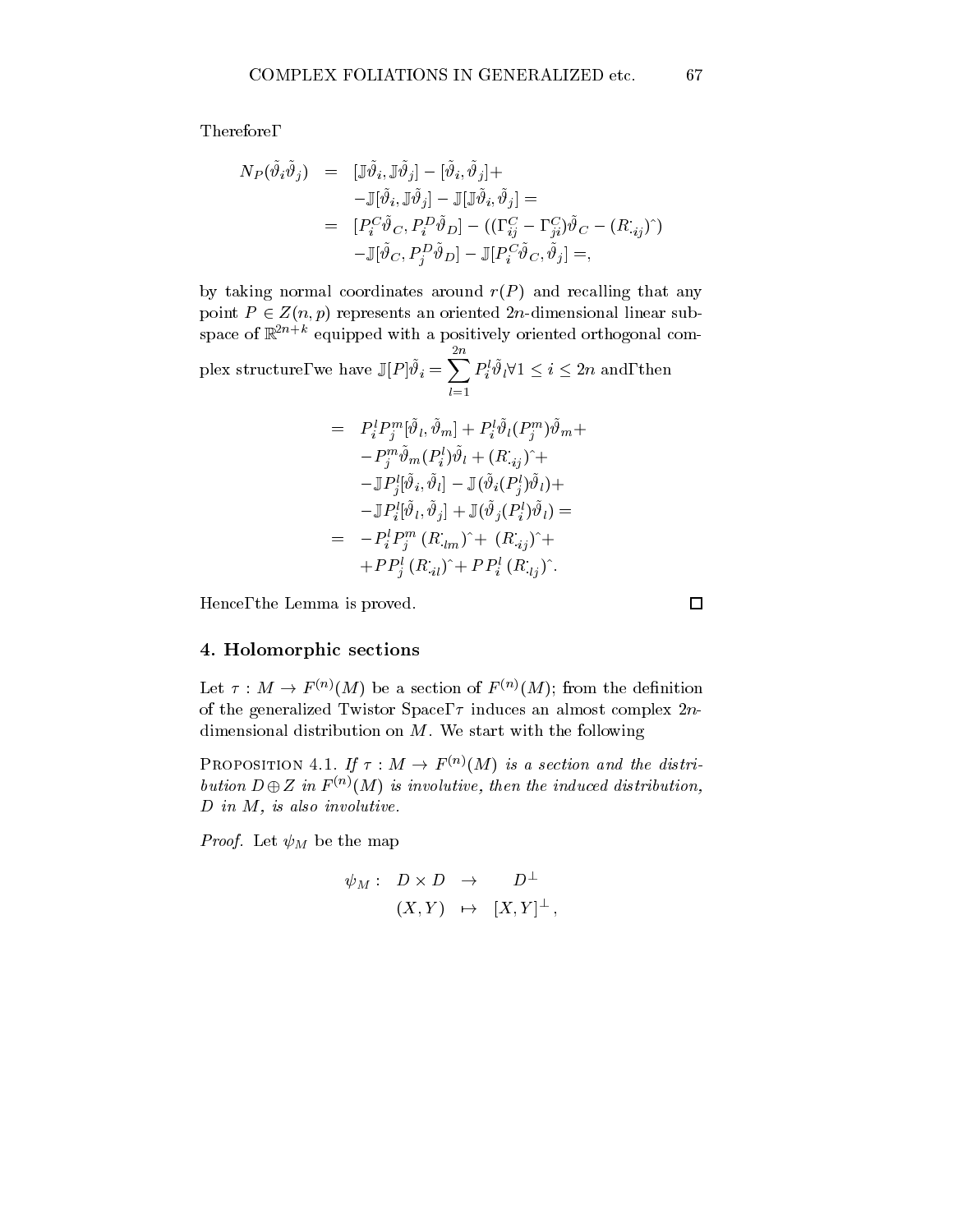where  $D^+$  is the orthogonal complement of  $D$  with respect to the metric  $g$ . As we have remarked in Section 2, the vanishing of the tensor  $\tau$  is equivalent to the involution  $\tau$  is  $\tau$  in  $\tau$  in  $\tau$  in  $\mu$  be in a local system of generators of the distribution D in M,  $\vartheta_1, \ldots, \vartheta_{2n}$ the horizontal lifts to  $SO_q(M)$  and  $v_1,\ldots,v_{2n}$  be their projection on  $F^{(n)}(M)$ . At the points  $\tau(x)$ , we note that

 $a)$   $v_1,\ldots,v_{2n}$  generate the horizontal part of the distribution  $D \oplus Z$ ;

b) 
$$
r_*[\tau(x)](\tilde{\vartheta}_i(\tau(x))) = \vartheta_i(x) \forall i = 1 \ldots, 2n.
$$

Since  $r_{*_{|H_P}}: H_P \rightarrow T_{r(P)}M$  is an isometry, for the vector fields previous defined, we have

$$
r_*[\tau(x)]([\tilde{\vartheta}_i,\tilde{\vartheta}_j]^\perp(\tau(x)))=[\vartheta_i,\vartheta_j]^\perp(x)\,.
$$

Therefore the involutivity of  $D \oplus Z$  implies the involutivity of D in M.  $\Box$ 

In the hypothesis of the last Proposition,  $M$  is foliated and the leaves  $\mathcal{D}_x$  are almost complex. We will denote by J the almost complex structure on the leaves.

REMARK 4.2. For any almost complex Riemannian manifold  $(M, g, J)$ , with Levi Civita connection  $\nabla$ , it is defined a (1,1) tensor field

$$
A(X,Y) := (\nabla_{JX} J)Y - J(\nabla_X J)Y.
$$

The tensor field  $A$  has the following properties

a) 
$$
A(X, Y) - A(Y, X) = N_J(X, Y)
$$
  
b) 
$$
N_J = 0
$$
 if and only if  $A = 0$ .

The following statement characterizes the holomorphic sections.

PROPOSITION 4.3. Assume that  $F^{(n)}(M)$  is almost complex foliated and  $\tau:U \to F^{(n)}(M)$  is a local section. The following conditions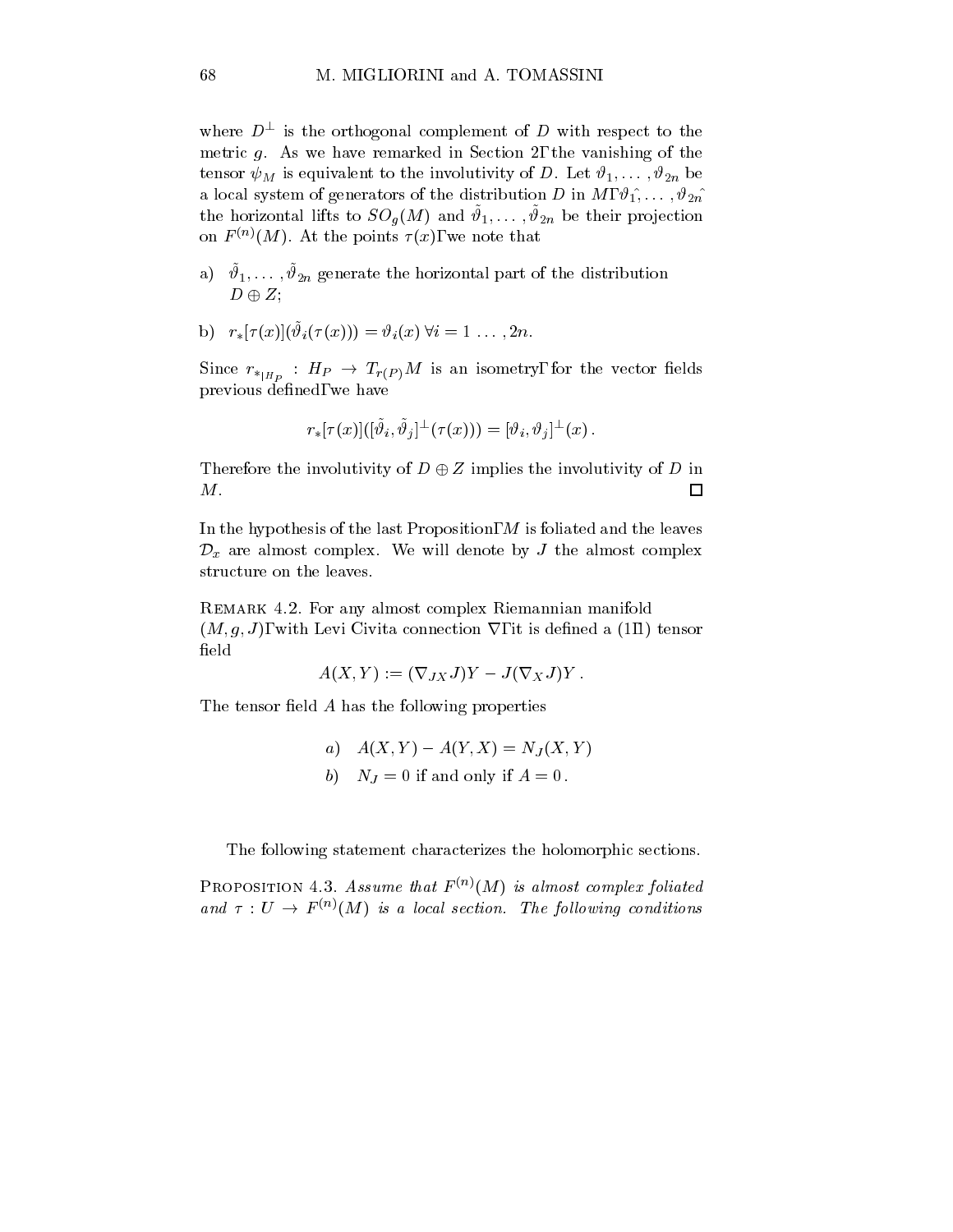are equivalent

- i)  $\tau(U \cap \mathcal{D}_x)$  is almost complex;
- ii) J is integrable, i. e. the leaves  $\mathcal{D}_x$  are complex;
- iii)  $\tau(U \cap \mathcal{D}_x)$  is complex.

*Proof.*  $i) \Rightarrow ii$ ). Let  $x \in U$  and  $\mathcal{D}_x$  be the leaf through x. We observe that  $\tau(U \cap \mathcal{D}_x)$  is an almost complex submanifold of  $(\mathcal{D} \oplus \mathcal{Z})_{\tau(x)}$  if and only if  $\mathbb{J} \circ \tau_* = \tau_* \circ J$  on  $\mathcal{D}_x$ . Let  $(x^1, \ldots, x^{2n+k})$  be normal system of coordinates around x such that  $x^{2n+1} = 0, \ldots, x^{2n+k} = 0$ define  $\mathcal{D}_x$  and  $\vartheta_i = \frac{\partial}{\partial x^i}$ . We have

$$
A(\vartheta_i, \vartheta_j) = (\nabla_{J\vartheta_i} J)\vartheta_j - J(\nabla_{\vartheta_i} J)\vartheta_j = ,
$$
  
by a straightforward computation,  

$$
= \sum_{l,r=1}^{2n} \tau_i^l \vartheta_l(\tau_j^r) \vartheta_r - \sum_{s,r=1}^{2n} \vartheta_i(\tau_j^s) \tau_s^r \vartheta_r .
$$
 (4.1)

Since

$$
(\mathbb{J} \circ \tau_*) \vartheta_i = \vartheta_i(\tau^s) \tau_s \tag{4.2}
$$

$$
(\tau_* \circ \mathbb{J}) \vartheta_i = \tau_i^l \vartheta_l(\tau), \qquad (4.3)
$$

then A( iii) and, by Remark 4.2, it follows that  $\mathcal{A}$  is follows that NJ  $\mathcal{A}$  is follows that NJ  $\mathcal{A}$  is follows that NJ  $\mathcal{A}$  is follows that NJ  $\mathcal{A}$  is follows that NJ  $\mathcal{A}$  is follows that NJ  $\mathcal$  $ii) \Rightarrow i$ . Let  $\Psi_J (X, Y) = g(X, JY)$  be the Kahler form of  $(M, g, J)$ . Then

$$
(\nabla_X\Phi_J)(Y,Z)=-g((\nabla_XJ)Y,Z)
$$

and

$$
g(N_J(X,Y),Z) = -(\nabla_{JX} \Phi_J)(Y,Z) - (\nabla_X \Phi_J)(JY,Z) ++(\nabla_{JY} \Phi_J)(X,Z) + (\nabla_Y \Phi_J)(JX,Z).
$$

Therefore

$$
g(N_J(X, Y), Z) + g(N_J(Z, Y), X) + g(N_J(Z, X), Y) =
$$
  
= -2g(A(X, Y), Z).

Hence NJ = 0 implies <sup>A</sup> = 0. This condition, (4.1), (4.2) and (4.3) give  $ii) \Rightarrow i$ .